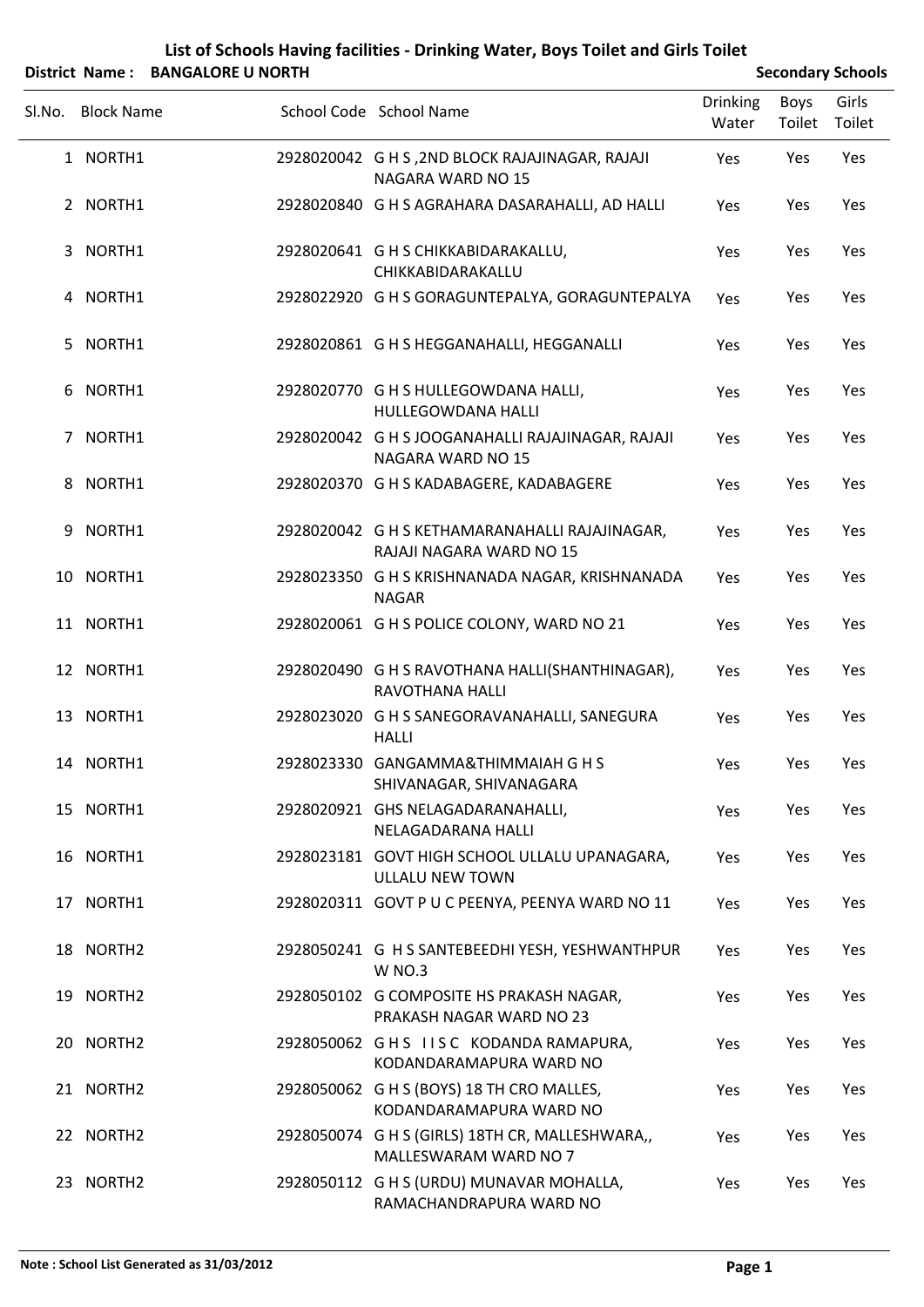## **List of Schools Having facilities ‐ Drinking Water, Boys Toilet and Girls Toilet**

|        |                   | District Name: BANGALORE U NORTH |                                                                           |                          |                | <b>Secondary Schools</b> |
|--------|-------------------|----------------------------------|---------------------------------------------------------------------------|--------------------------|----------------|--------------------------|
| SI.No. | <b>Block Name</b> |                                  | School Code School Name                                                   | <b>Drinking</b><br>Water | Boys<br>Toilet | Girls<br>Toilet          |
|        | 24 NORTH2         |                                  | 2928050035 G H S HEBBALA, HEBBEL WARD NO 96                               | Yes                      | Yes            | Yes                      |
|        | 25 NORTH2         |                                  | 2928050260 G H S PALACE GUTTAHALLI, P.G HALLI W NO.<br>99                 | Yes                      | Yes            | Yes                      |
|        | 26 NORTH2         |                                  | 2928050043 G P U COLLAGE GHS JALAHALLI, JALA HALLI<br>WARD NO 2           | Yes                      | Yes            | Yes                      |
|        | 27 NORTH2         |                                  | 2928050231 G P U COLLAGE SRIRAMPURAM 7TH MAIN,<br>BHASYAM NAGAR W NO.24   | Yes                      | Yes            | Yes                      |
|        | 28 NORTH2         |                                  | 2928050084 GHS SHESHADRIPURAM LINK ROAD,<br><b>GANDHINAGAR WARD NO 27</b> | Yes                      | Yes            | Yes                      |
|        | 29 NORTH3         |                                  | 2928060071 G H S SAMPANGIRAMANAGARA, S R NAGAR<br><b>W NO 77</b>          | Yes                      | Yes            | Yes                      |
|        | 30 NORTH3         |                                  | 2928060193 GHS K.B SANDRA B-32, K B SANDRA W NO                           | Yes                      | Yes            | Yes                      |
|        | 31 NORTH3         |                                  | 2928060231 GOVT P U C JAYACHAMARAJA, J C NAGAR W<br><b>NO</b>             | Yes                      | Yes            | Yes                      |
|        | 32 NORTH3         |                                  | 2928060041 GOVT URDU HIGH SCH D.J HALLI, D J HALLI                        | Yes                      | Yes            | Yes                      |
|        | 33 NORTH3         |                                  | 2928060081 GOVT. H S M.M.ROAD SARVAGANAGARA,<br>SARVAGANAGAR W NO 85      | Yes                      | Yes            | Yes                      |
|        | 34 NORTH3         |                                  | 2928060212 GOVT. HIGH SCH POTTERY TOWN,<br>PULIKESHINAGAR W NO            | Yes                      | Yes            | Yes                      |
|        | 35 NORTH3         |                                  | 2928060134 GOVT.TELUGU H S OPH ROAD, SHIVAJI<br>NAGAR W NO 79             | Yes                      | Yes            | Yes                      |
|        | 36 NORTH4         |                                  | 2928070770 GJC HESARAGHATTA, DODDABYALAKERE                               | Yes                      | Yes            | Yes                      |
|        | 37 NORTH4         |                                  | 2928070722 COMPOSITE HIGH SCHOOL, DASARA HALLI                            | Yes                      | Yes            | Yes                      |
|        | 38 NORTH4         |                                  | 2928070019 G H S YELAHANKA (COMPOSITE), YELAHANKA                         | Yes                      | Yes            | Yes                      |
|        | 39 NORTH4         |                                  | 2928070451 GHS ABBIGEE, ABBIGERE                                          | Yes                      | Yes            | Yes                      |
|        | 40 NORTH4         |                                  | 2928070481 GHS AGRAHARALAYOUT, AGRAHARA LAYOUT                            | Yes                      | Yes            | Yes                      |
|        | 41 NORTH4         |                                  | 2928070641 GHS BAGALAKUNTE, BAGALAGUNTE                                   | Yes                      | Yes            | Yes                      |
|        | 42 NORTH4         |                                  | 2928070530 GHS BETTAHALASUR, BETTAHALASUR                                 | Yes                      | Yes            | Yes                      |
|        | 43 NORTH4         |                                  | 2928070701 GHS CHIKKABANAVARA, CHIKKABANAVARA                             | Yes                      | Yes            | Yes                      |
|        | 44 NORTH4         |                                  | 2928070650 GHS CHIKKAJALA, CHIKKAJALA                                     | Yes                      | Yes            | Yes                      |
|        | 45 NORTH4         |                                  | 2928071001 GHS KODIGEHALLI, KODIGEHALLI                                   | Yes                      | Yes            | Yes                      |
|        | 46 NORTH4         |                                  | 2928071230 GHS MAKALI, MAKALI                                             | Yes                      | Yes            | Yes                      |